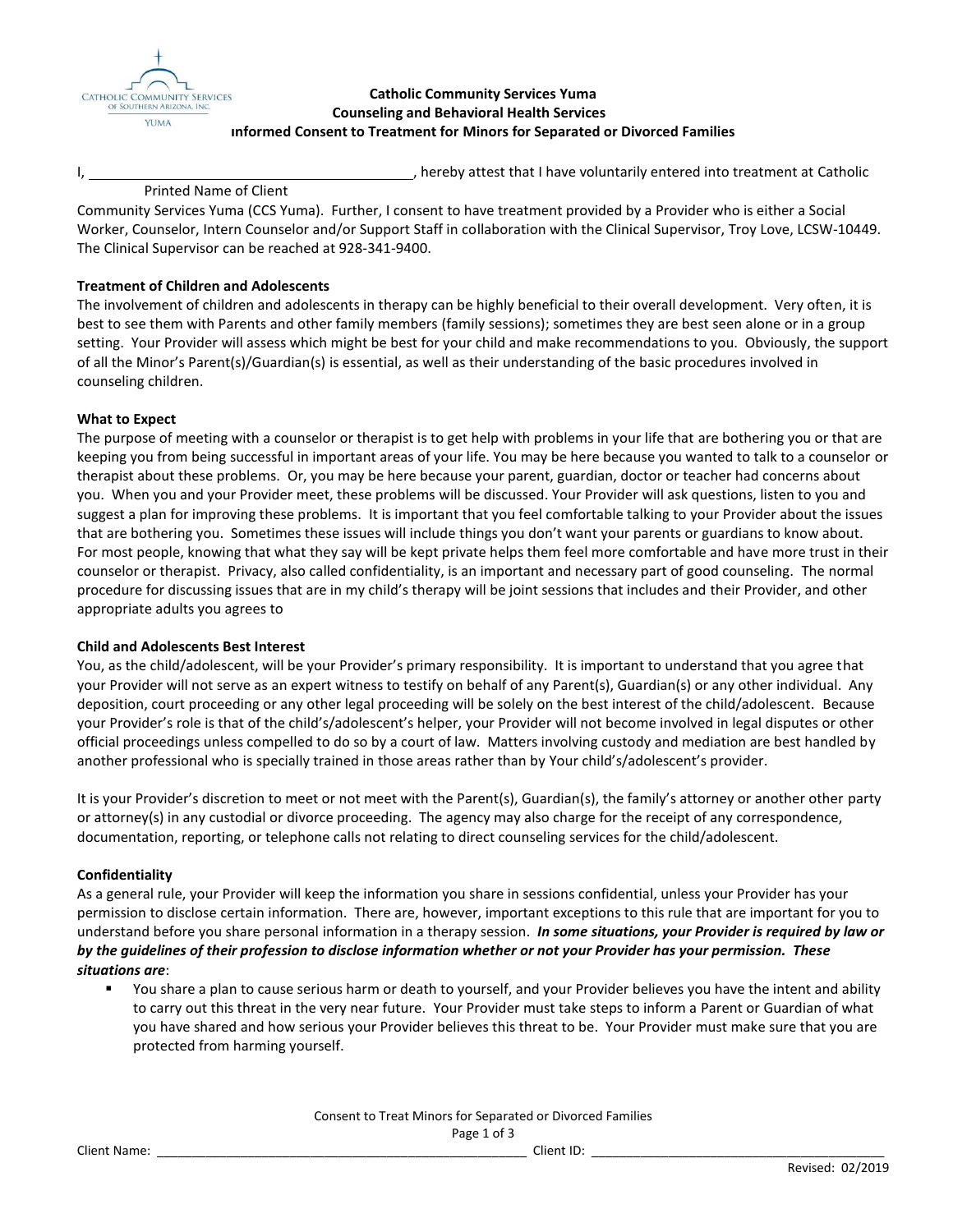- You share a plan to cause serious harm or death to someone else who can be identified, and your Provider believes you have the intent and ability to carry out this threat in the very near future. In this situation, your Provider must inform your Parent or Guardian, and your Provider must inform the person who you intend to harm.
- You are doing things that could cause serious harm to you or someone else, even if you do not intend to harm yourself or another person. In these situations, your Provider will need to use my professional judgment to decide whether a parent or guardian should be informed.
- You tell your Provider you are or have been abused-physically, sexually, emotionally or exploited, or your Provider has reasonable suspicion that you are or have been abused physically, sexually, emotionally or exploited. Your Provider is required by Arizona State law to report the abuse to the Arizona Department of Child Services.
- You are involved in a court case and a request is made for information about your counseling or therapy. If this happens, your Provider will not disclose information without your written agreement unless the court requires orders the information. Your Provider will do what is possible, within the law to protect your confidentiality. If your Provider requires disclosure of information to the court, your Provider will inform you that this is happening.

## **Communicating with your Parent(s) or Guardian(s):**

The issue of confidentiality is critical in treating minors. When minors are seen with adults, what is discussed is known to those present Minors seen in individual sessions (except under certain conditions) are not legally entitled to confidentiality (also called privilege); their parents have this right. However, unless children feel they have some privacy in speaking with a therapist, the benefits of therapy may be lost. Therefore, it is necessary to work out an arrangement in which children feel that their privacy is generally being respected, at the same time that parents have access to critical information.

Your Provider will not openly share with your Parent(s)/Guardian(s) specific things from the private therapy sessions. This includes activities and behavior that your Parent(s)/Guardian(s) would not approve of — or would be upset by — *but that do not put you or someone else at risk of serious and immediate harm*. However, if your *risk-taking behavior* becomes more serious, then your Provider will need to use their professional judgment to decide whether you or someone else is in serious and immediate danger of being harmed. If your Provider feels you are in such danger, this will be shared with your Parent or Guardian. Your Provider will prefer to have the discussion with you about the need for your Parent(s)/Guardian(s) to know, and allowing you to inform your Parent(s)/Guardian(s) in a family session; without delay.

## **Notice of Confidentiality and Professional Record Keeping**

The confidentiality of client information and records is protected under Federal Regulations and State Law, according to the Health Insurance Portability and Accountability Act (HIPAA), a federal law that provides privacy protections and patient rights about the use and disclosure of your Protected Health Information (PHI) for the purposes of treatment, payment, and health care operations. As a minor, Arizona State law provides your Parent(s)/Guardian(s) with the right to request your written records. Please refer to your **"Notice of Privacy Practices,"** for additional information.

## **Communicating with Other Professionals**

School: Your Provider will not share any information with your school unless there is permission from you and permission from your Parent(s)/Guardian(s). There must be therapeutic reason for your Provider to work directly with your school, and your Provider will always serve the role of advocate in such situations, and professional judgment will always be used by your Provider.

Doctors: Sometimes your Doctor and your Provider may need to work together; for example, if you need to take medication in addition to seeing a counselor or therapist. Your Provider will get permission from you and permission from your Parent(s)/Guardian(s). The only time your Provider will share information with your Doctor, even if there is no permission from you, is if you are doing something that puts you at risk for serious and immediate physical/medical harm.

## **General Information**

Billing for services received will be consistent with the "Payment Contract for Service," signed by the Responsible Party. CCS Yuma does not use cell phones, social media or telemedicine to provide therapeutic or supportive services. Requests for services must be made by calling our office at 928-341-9400 and scheduling an appointment. If you need to contact your Provider, you can call and leave a message, on our confidential voicemail. Your call will be returned as soon as possible, but it may take a day or two for non-urgent matters. If it is an emergency, or if you feel unable to keep yourself safe, 1) contact the Crisis Hotline at 1-866-495-6735, 2) go to your Local Hospital Emergency Room, or 3) call 911. We will make every attempt to

> Consent to Treat Minors for Separated or Divorced Families Page 2 of 3

Client Name: \_\_\_\_\_\_\_\_\_\_\_\_\_\_\_\_\_\_\_\_\_\_\_\_\_\_\_\_\_\_\_\_\_\_\_\_\_\_\_\_\_\_\_\_\_\_\_\_\_\_\_\_\_ Client ID: \_\_\_\_\_\_\_\_\_\_\_\_\_\_\_\_\_\_\_\_\_\_\_\_\_\_\_\_\_\_\_\_\_\_\_\_\_\_\_\_\_\_